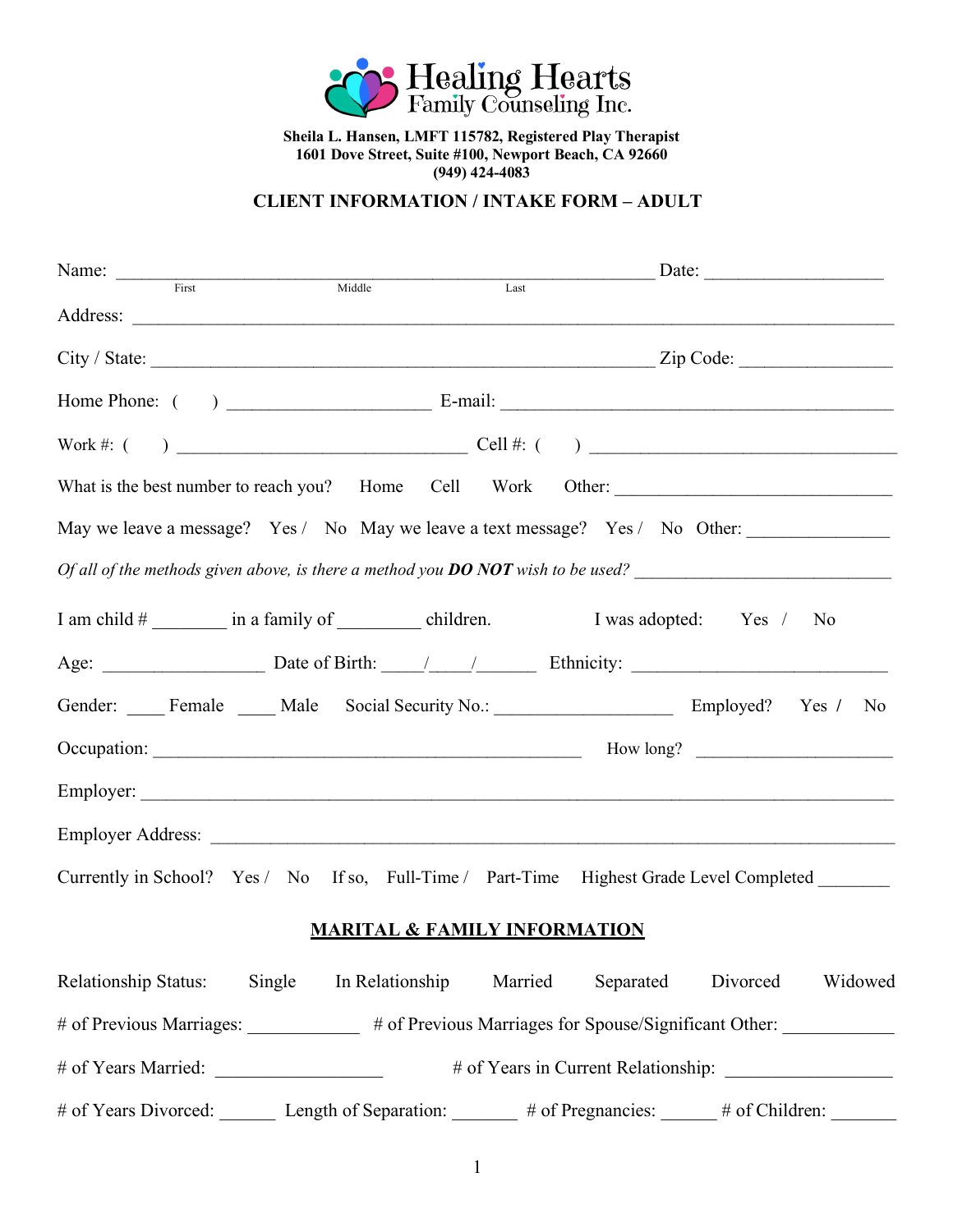

#### **Please list children by age (include step, adopted, and foster children):**

| Name | Age | Sex | Education/Grade | Lives With? | Relationship<br>to You | Concerns? |
|------|-----|-----|-----------------|-------------|------------------------|-----------|
|      |     |     |                 |             |                        |           |
|      |     |     |                 |             |                        |           |
|      |     |     |                 |             |                        |           |
|      |     |     |                 |             |                        |           |
|      |     |     |                 |             |                        |           |
|      |     |     |                 |             |                        |           |
|      |     |     |                 |             |                        |           |

## **Please list any other person(s) living in your home:**

| Name | Age | Sex | Relationship | Concerns? |
|------|-----|-----|--------------|-----------|
|      |     |     |              |           |
|      |     |     |              |           |
|      |     |     |              |           |
|      |     |     |              |           |
|      |     |     |              |           |
|      |     |     |              |           |
|      |     |     |              |           |

## **Family History - Indicate if any of the following is true for any family members:**

|                                            | Self | Mother | Father | Sibling | Grandparent | Other – Please specify |
|--------------------------------------------|------|--------|--------|---------|-------------|------------------------|
| Depression                                 |      |        |        |         |             |                        |
| Suicide                                    |      |        |        |         |             |                        |
| Suicide Attempt                            |      |        |        |         |             |                        |
| Alcohol Problem                            |      |        |        |         |             |                        |
| Drug Problem                               |      |        |        |         |             |                        |
| Mental / Emotional Problem                 |      |        |        |         |             |                        |
| Abuse                                      |      |        |        |         |             |                        |
| Other Major Trauma<br>(rape, combat, etc.) |      |        |        |         |             |                        |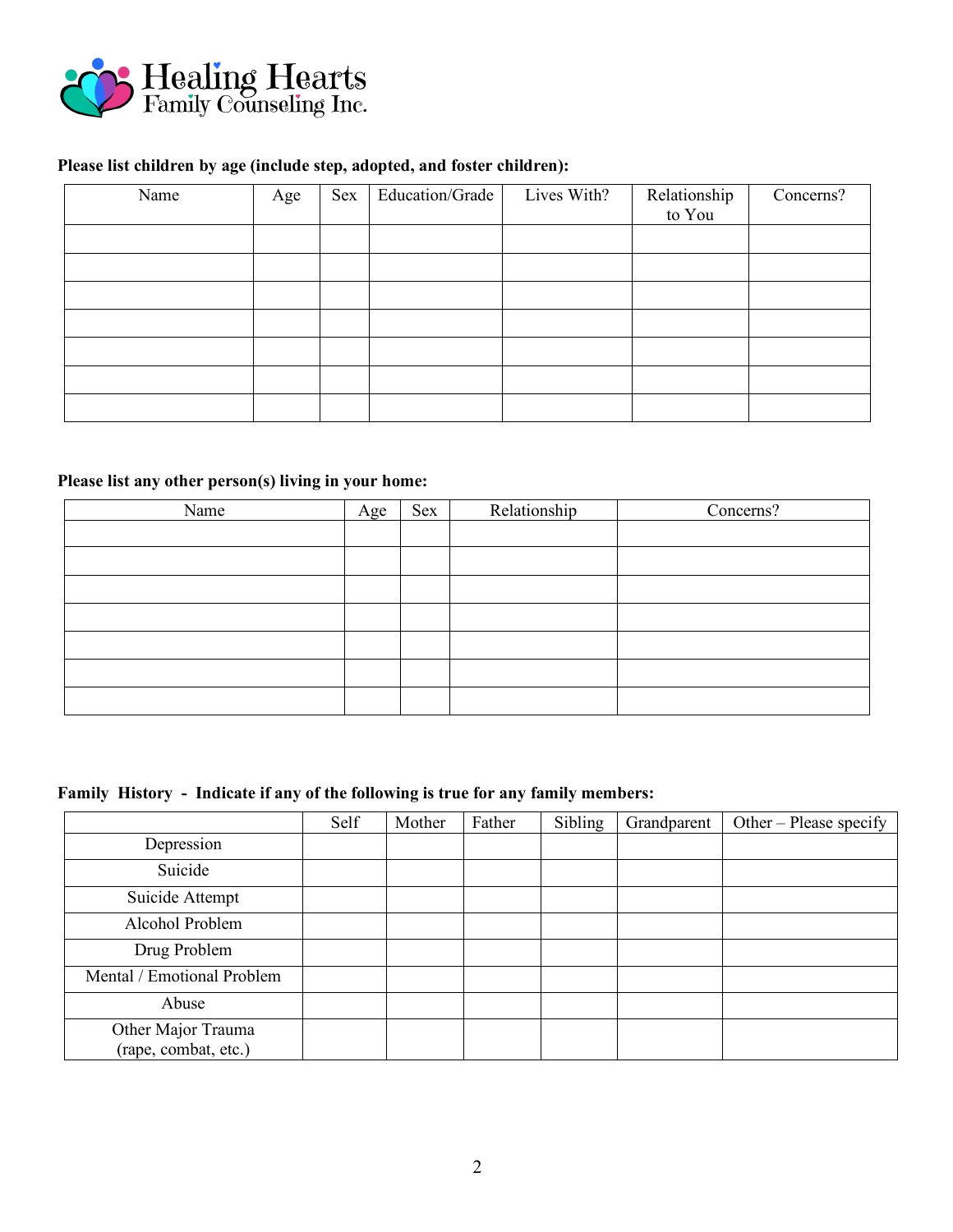

## **MEDICAL HISTORY**

| Physician:                                         |  |                            |       | Phone #: $($ ) |
|----------------------------------------------------|--|----------------------------|-------|----------------|
| Address:                                           |  |                            |       |                |
| Street                                             |  | City                       | State | Zip            |
| Date of Last Exam:                                 |  | General Health Assessment: |       |                |
| Current illness(es) being treated? Yes No Specify: |  |                            |       |                |

#### **Mark any of the following medical conditions you have or have had in the past:**

| Heart trouble                   | <b>High Blood Pressure</b> | Fainting/dizziness      |
|---------------------------------|----------------------------|-------------------------|
| Diabetes                        | Shortness of Breath        | Stomach problems        |
| Stroke                          | Bedwetting/Soiling         | Neurological disease    |
| Back problems                   | Sleep difficulty           | Epilepsy                |
| Arthritis                       | Unusual bleeding           | Meningitis/Encephalitis |
| Kidney trouble                  | Seizures/Convulsions       | Asthma/Hay Fever        |
| Head injury/knocked unconscious | Frequent/Severe Headaches  |                         |

## **Please list all medications you are currently taking (including non-prescriptions such as vitamins, etc.):**

| Name of Medication | Dosage & How Many Times per Day | Prescribing Physician |
|--------------------|---------------------------------|-----------------------|
|                    |                                 |                       |
|                    |                                 |                       |
|                    |                                 |                       |
|                    |                                 |                       |
|                    |                                 |                       |
|                    |                                 |                       |

## **Please list any other serious illness, injury, or surgery:**

| Type of Illness/Injury/Surgery | Name, Address $\&$ Phone # of Treating Physician | Date of Illness/Injury/Surgery |
|--------------------------------|--------------------------------------------------|--------------------------------|
|                                |                                                  |                                |
|                                |                                                  |                                |
|                                |                                                  |                                |
|                                |                                                  |                                |
|                                |                                                  |                                |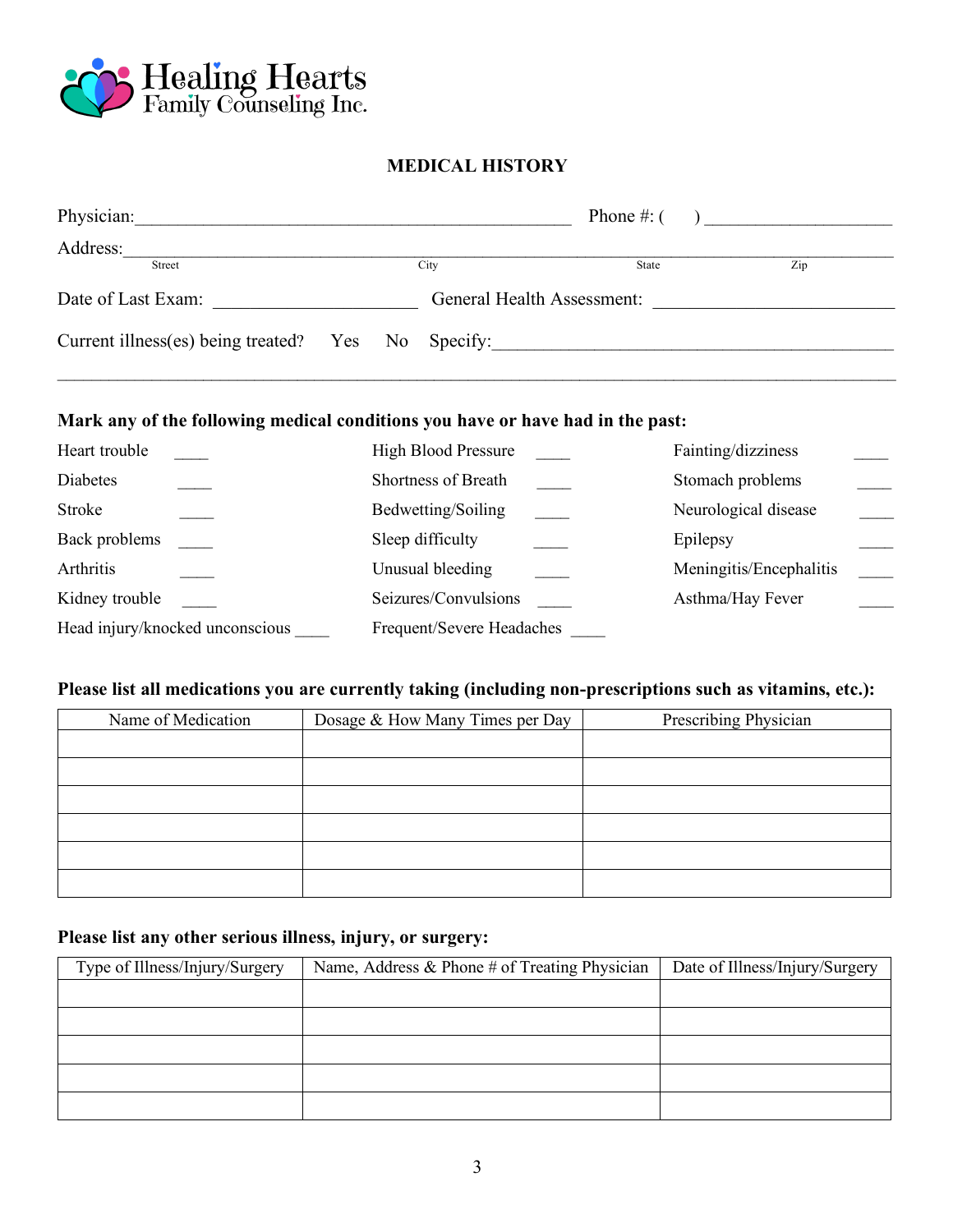

# Prior Psychotherapy -> Have you consulted with a therapist in the past?Yes / No Please specify:

| Name of Psychotherapist | Address $&$ Phone $#$ | Date(s) of Service |
|-------------------------|-----------------------|--------------------|
|                         |                       |                    |
|                         |                       |                    |
|                         |                       |                    |
|                         |                       |                    |
|                         |                       |                    |
|                         |                       |                    |

## Have you been hospitalized for any psychiatric reasons in the past? Yes / No Please specify:

| Name of Hospital | Address & Phone # | Date(s) of Hospitalization |
|------------------|-------------------|----------------------------|
|                  |                   |                            |
|                  |                   |                            |
|                  |                   |                            |
|                  |                   |                            |
|                  |                   |                            |
|                  |                   |                            |
|                  |                   |                            |

## **EMERGENCY CONTACT INFORMATION**

## **Please provide the names of people we can contact in case of an emergency:**

| Name | Phone # | Relationship to You |
|------|---------|---------------------|
|      |         |                     |
|      |         |                     |
|      |         |                     |
|      |         |                     |
|      |         |                     |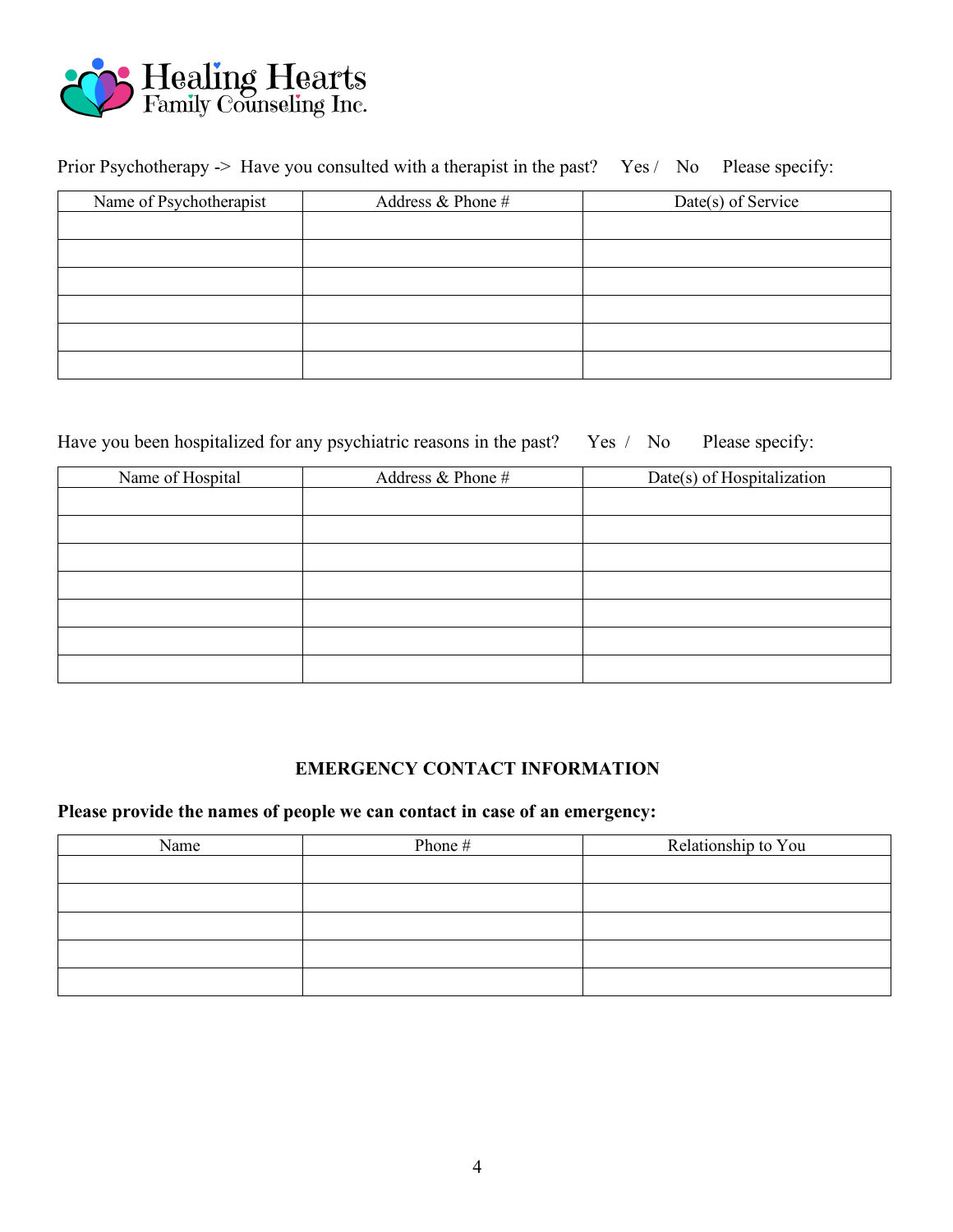

# **Problem Areas/Areas of Concern**

|       |     | During the past TWO (2)WEEKS, how much (or<br>how often) have you been bothered by the<br>following problems?                                                                                                                                                                                                                                                                                                                                                                 | None<br>Not at<br>all | Slight<br>Rare, less<br>than a day<br>or two | Mild<br>Several<br>days | Moderate<br>More than<br>half the<br>days | <b>Severe</b><br>Nearly<br>every day | <b>Clinician Use</b><br>Only<br>(Highest<br>Domain<br>Score) |
|-------|-----|-------------------------------------------------------------------------------------------------------------------------------------------------------------------------------------------------------------------------------------------------------------------------------------------------------------------------------------------------------------------------------------------------------------------------------------------------------------------------------|-----------------------|----------------------------------------------|-------------------------|-------------------------------------------|--------------------------------------|--------------------------------------------------------------|
| Ι.    | 1.  | Little interest or pleasure in doing things?                                                                                                                                                                                                                                                                                                                                                                                                                                  | $\mathbf 0$           | $\mathbf{1}$                                 | $\overline{2}$          | $\overline{3}$                            | $\overline{4}$                       |                                                              |
|       | 2.  | Feel down, depressed, or hopeless?                                                                                                                                                                                                                                                                                                                                                                                                                                            | $\mathbf 0$           | $\mathbf{1}$                                 | $\overline{2}$          | 3                                         | $\overline{4}$                       |                                                              |
| П.    | 3.  | Feeling more irritated, grouchy, angry than usual?                                                                                                                                                                                                                                                                                                                                                                                                                            | $\mathsf 0$           | $\mathbf{1}$                                 | $\overline{2}$          | 3                                         | 4                                    |                                                              |
| III.  | 4.  | Sleeping less than usual, but still have a lot of<br>energy?                                                                                                                                                                                                                                                                                                                                                                                                                  | $\mathbf 0$           | $\mathbf{1}$                                 | $\overline{2}$          | 3                                         | $\overline{4}$                       |                                                              |
|       | 5.  | Starting lots more projects than usual or doing<br>more risky things than usual?                                                                                                                                                                                                                                                                                                                                                                                              | $\mathbf 0$           | $\mathbf{1}$                                 | $\overline{2}$          | 3                                         | $\overline{4}$                       |                                                              |
| IV.   | 6.  | Feeling nervous, anxious, frightened, worried, or<br>on edge?                                                                                                                                                                                                                                                                                                                                                                                                                 | 0                     | $\mathbf{1}$                                 | $\overline{2}$          | 3                                         | 4                                    |                                                              |
|       | 7.  | Feeling panic or being frightened?                                                                                                                                                                                                                                                                                                                                                                                                                                            | 0                     | 1                                            | 2                       | 3                                         | 4                                    |                                                              |
|       | 8.  | Avoiding situations that make you nervous?                                                                                                                                                                                                                                                                                                                                                                                                                                    | 0                     | $\mathbf{1}$                                 | 2                       | 3                                         | 4                                    |                                                              |
| V.    | 9.  | Unexplained aches and pains (e.g. head, back,<br>joints, abdomen, legs)?                                                                                                                                                                                                                                                                                                                                                                                                      | $\mathbf 0$           | $\mathbf{1}$                                 | $\overline{2}$          | 3                                         | $\overline{4}$                       |                                                              |
|       | 10. | Feeling that your illnesses are not being taken<br>seriously enough?                                                                                                                                                                                                                                                                                                                                                                                                          | $\mathbf 0$           | $\mathbf{1}$                                 | $\overline{2}$          | 3                                         | 4                                    |                                                              |
| VI.   | 11. | Thoughts of actually hurting yourself?                                                                                                                                                                                                                                                                                                                                                                                                                                        | 0                     | $\mathbf{1}$                                 | $\overline{2}$          | 3                                         | 4                                    |                                                              |
| VII.  | 12. | Hearing things other people couldn't hear, such as<br>voices even when no one was around?                                                                                                                                                                                                                                                                                                                                                                                     | $\mathbf 0$           | $\mathbf{1}$                                 | $\overline{2}$          | 3                                         | $\overline{4}$                       |                                                              |
|       | 13. | Feeling that someone could hear your thoughts, or<br>that you could hear what another person was<br>thinking?                                                                                                                                                                                                                                                                                                                                                                 | $\mathbf 0$           | $\mathbf{1}$                                 | $\overline{2}$          | 3                                         | $\overline{4}$                       |                                                              |
| VIII. | 14. | Problems with sleep that affected your sleep<br>quality over all?                                                                                                                                                                                                                                                                                                                                                                                                             | 0                     | $\mathbf{1}$                                 | $\overline{2}$          | 3                                         | 4                                    |                                                              |
| IX.   | 15. | Problems with memory (e.g. learning new<br>information) or with location (e.g. finding your way<br>home)?                                                                                                                                                                                                                                                                                                                                                                     | $\mathbf 0$           | $\mathbf{1}$                                 | $\overline{2}$          | 3                                         | $\overline{4}$                       |                                                              |
| Χ.    | 16. | Unpleasant thoughts, urges, or images that<br>repeatedly enter your mind?                                                                                                                                                                                                                                                                                                                                                                                                     | 0                     | $\mathbf{1}$                                 | $\overline{2}$          | 3                                         | 4                                    |                                                              |
|       | 17. | Feeling driven to perform certain behaviors or<br>mental acts over and over again?                                                                                                                                                                                                                                                                                                                                                                                            | 0                     | $\mathbf{1}$                                 | $\overline{2}$          | 3                                         | 4                                    |                                                              |
| XI.   | 18. | Feeling detached or distant from yourself, your body,<br>your physical surroundings, or your memories?                                                                                                                                                                                                                                                                                                                                                                        | $\pmb{0}$             | $\mathbf 1$                                  | $\overline{2}$          | 3                                         | $\overline{4}$                       |                                                              |
| XII.  | 19. | Not knowing who you really are or what you want<br>out of life?                                                                                                                                                                                                                                                                                                                                                                                                               | 0                     | $\mathbf{1}$                                 | $\overline{2}$          | 3                                         | 4                                    |                                                              |
|       | 20. | Not feeling close to other people or enjoying your<br>relationships with them?                                                                                                                                                                                                                                                                                                                                                                                                | $\mathsf{O}\xspace$   | $\mathbf{1}$                                 | 2                       | 3                                         | 4                                    |                                                              |
| XIII. | 21. | Drink at least 4 drinks of any kind of alcohol in the<br>same day?                                                                                                                                                                                                                                                                                                                                                                                                            | $\mathbf 0$           | $\mathbf{1}$                                 | $\overline{2}$          | 3                                         | $\overline{4}$                       |                                                              |
|       | 22. | Smoke any cigarettes, a cigar, or pipe, or use snuff<br>or chewing tobacco?                                                                                                                                                                                                                                                                                                                                                                                                   | $\pmb{0}$             | $\mathbf{1}$                                 | $\overline{2}$          | 3                                         | $\overline{4}$                       |                                                              |
|       | 23. | Use any of the following medicines ON YOUR OWN, that<br>is, without a doctor's prescription, in greater amounts or<br>longer than prescribed [e.g. painkillers (like Vicodin),<br>stimulants (like Ritalin or Adderall), sedatives or<br>tranquilizers (like sleeping pills or Valium), or drugs like<br>marijuana, cocaine or crack, club drugs (like ecstasy),<br>hallucinogens (like LSD), heroin, inhalants or solvents<br>(like glue), or methamphetamine (like speed)]? | $\mathbf 0$           | $\mathbf{1}$                                 | $\overline{2}$          | 3                                         | $\overline{4}$                       |                                                              |